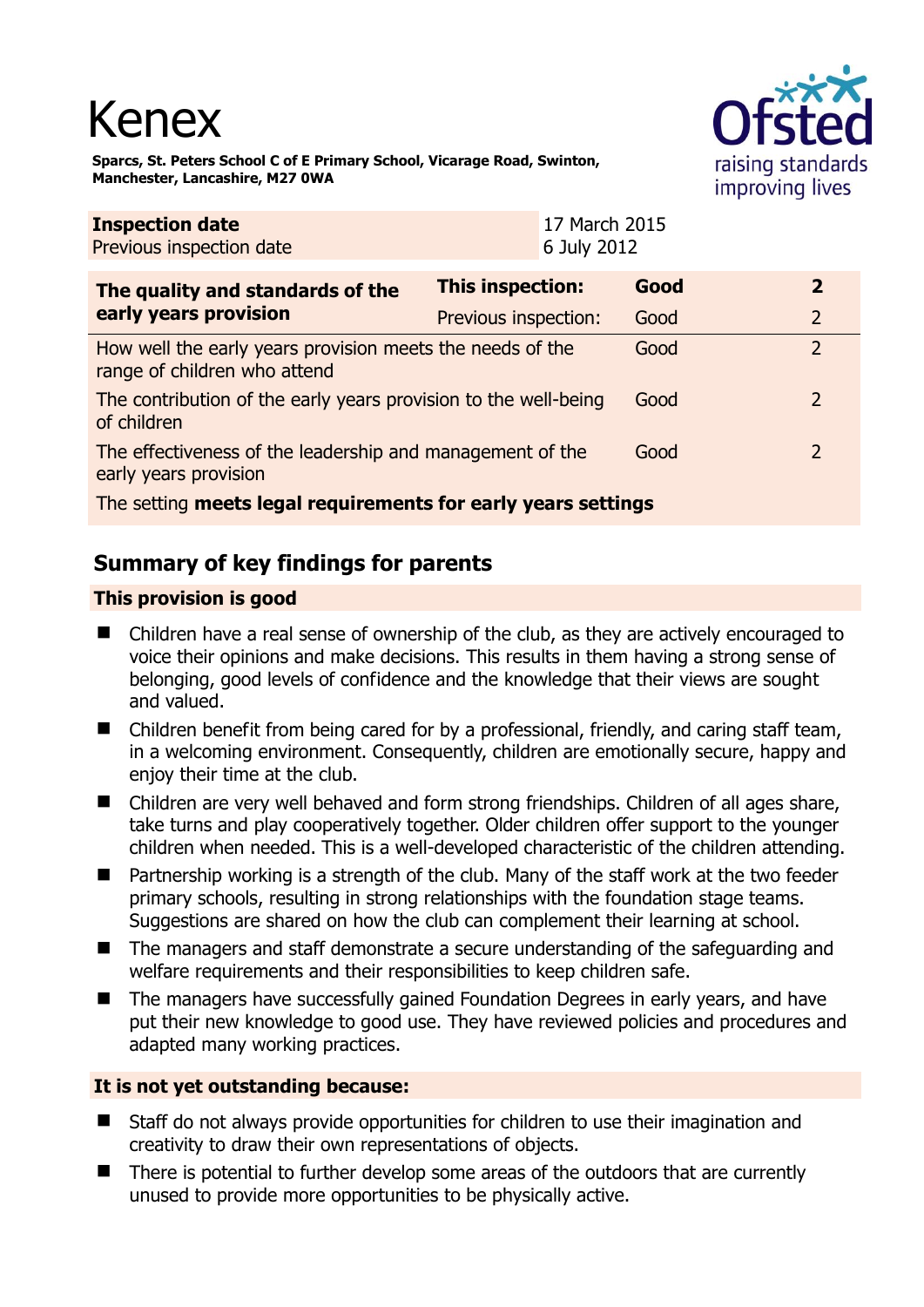## **What the setting needs to do to improve further**

#### **To further improve the quality of the early years provision the provider should:**

- **P** provide more opportunities for children to create their own representations of objects, for example, by enabling them to draw their own pictures
- develop more opportunities for children to be physically active in the outdoor area.

#### **Inspection activities**

- The inspector had a tour of the clubs facilities, and with the provider, observed activities indoors and outdoors.
- The inspector checked staff suitability and qualifications, viewed recruitment records, supervision and appraisal records, and the training audit for staff.
- The inspector discussed the provider's current procedure for self-evaluation.
- The inspector spoke to members of staff and children at appropriate times during the inspection and held meetings with the club managers.
- The inspector looked at a selection of policies, procedures and risk assessments.
- The inspector took into account the written views of parents and the older children.

#### **Inspector**

Joanne Parrington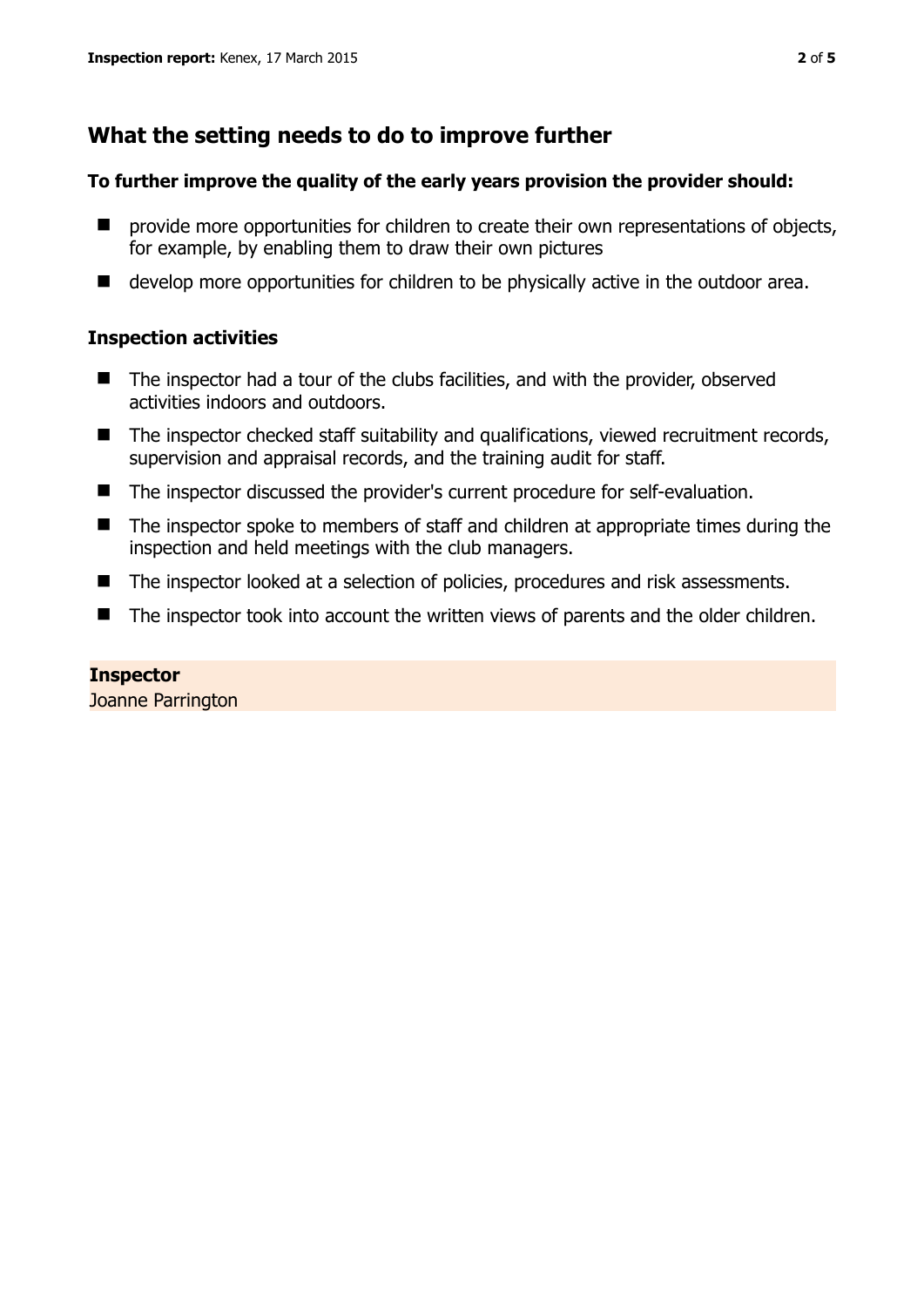## **Inspection findings**

#### **How well the early years provision meets the needs of the range of children who attend. This is good**

Staff at the club are qualified. They provide activities that interest children and motivate them to learn through play. Teaching is good and complements the learning taking place at school. For example, some children have been looking at flags from around the world. Teachers have shared this information and the staff at the club have continued this theme. Children have designed flags using a variety of creative materials and are proud of their creations, as they are displayed on the wall for all too see. However, occasionally staff do not support children's imagination and creativity effectively. For example, staff produce pre-cut shamrocks and green pieces of paper. Consequently, on this occasion the end product is the same. Having said that, children use the tools provided well and are engaged. Children further develop their understanding of St Patrick's Day as staff talk to them. Staff join in children's play when invited to and ask questions to explore and extend children's thinking. As a result, children are gaining vital skills to help them with their next stage in learning.

#### **The contribution of the early years provision to the well-being of children is good**

Children and their families are warmly welcomed into the club. There is an effective keyperson system in place to ensure children's individual care needs are met. Staff act as good role models to ensure children respect and value each other. Children's independence skills are supported through a variety of ways. Children attend to their own personal hygiene routines, choose how they spend their time at the club and help prepare the healthy snacks. Children have opportunities to be physically active as they organise football games that are energetic and lively. Staff promote children's awareness of safety issues during these activities. For example, staff remind children to take care as they run, so not to bump into the other children. Outside, children have a range of resources to choose from and thoroughly enjoy the large space. There is potential to further develop opportunities for children to be physically active. For example, staff have currently not provided children with opportunity to prepare the gardening patches to begin to plant new fruits and vegetables, an activity the children thoroughly enjoyed last spring.

#### **The effectiveness of the leadership and management of the early years provision is good**

The management team have a good understanding of the legal requirements and implement these well. Systems for recruitment are clear and ongoing suitability checks of the staff help to keep children safe. The management team monitor staff performance through supervisions and appraisals. Staff also carry out peer-on-peer observations to promote a culture of reflective, honest and shared best practice approach. Staff build good links with parents. They talk to parents daily about the activities their child has taken part in and encourage parents to discuss activities their child enjoys at home. As a result, there is a combined approach to supporting children. The manager's demonstrate a consistent drive to further improve the club in consultation with staff, parents and the children.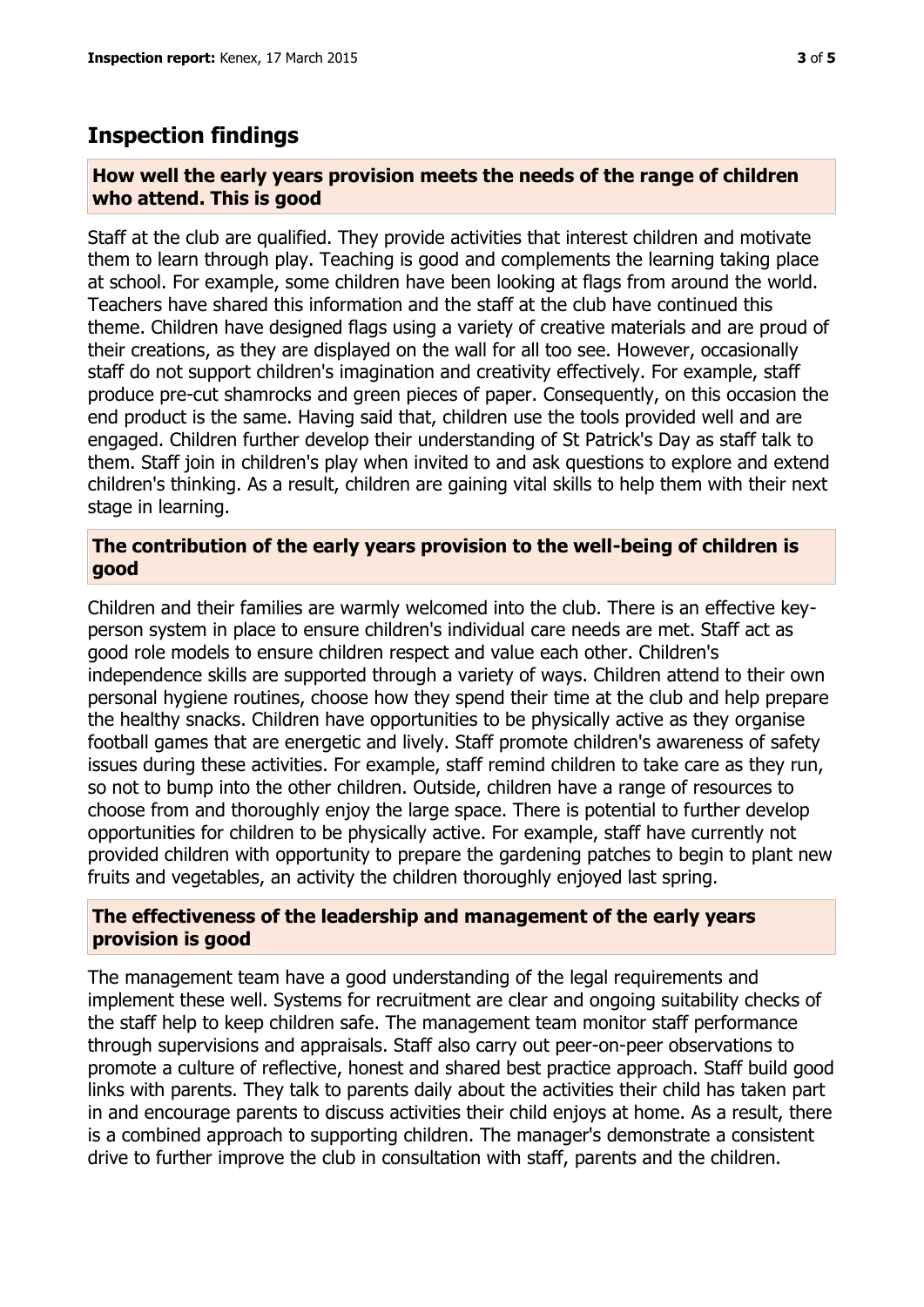## **Setting details**

| Unique reference number       | EY270056                                               |
|-------------------------------|--------------------------------------------------------|
| <b>Local authority</b>        | Salford                                                |
| <b>Inspection number</b>      | 872738                                                 |
| <b>Type of provision</b>      | Out of school provision                                |
| <b>Registration category</b>  | Childcare - Non-Domestic                               |
| Age range of children         | $0 - 17$                                               |
| <b>Total number of places</b> | 52                                                     |
| Number of children on roll    | 64                                                     |
| <b>Name of provider</b>       | Stephanie Jane Scoular and Elaine Mills<br>Partnership |
| Date of previous inspection   | 6 July 2012                                            |
| <b>Telephone number</b>       | 0161 794 9159                                          |

Kenex was registered in 2003. It is one of two settings owned by the registered provider. It provides out of school care for children attending local schools. The facility is open Monday to Friday, from 7.45am until 9am, and from 3.15pm until 5.45pm, term time only. In total, a team of seven staff work at the setting, including two managers. Of these, six hold appropriate early years qualifications, including the two managers with Foundation Degrees in early years.

This inspection was carried out by Ofsted under sections 49 and 50 of the Childcare Act 2006 on the quality and standards of provision that is registered on the Early Years Register. The registered person must ensure that this provision complies with the statutory framework for children's learning, development and care, known as the Early Years Foundation Stage.

Any complaints about the inspection or the report should be made following the procedures set out in the guidance 'Complaints procedure: raising concerns and making complaints about Ofsted', which is available from Ofsted's website: www.gov.uk/government/organisations/ofsted. If you would like Ofsted to send you a copy of the guidance, please telephone 0300 123 4234, or email enquiries@ofsted.gov.uk.